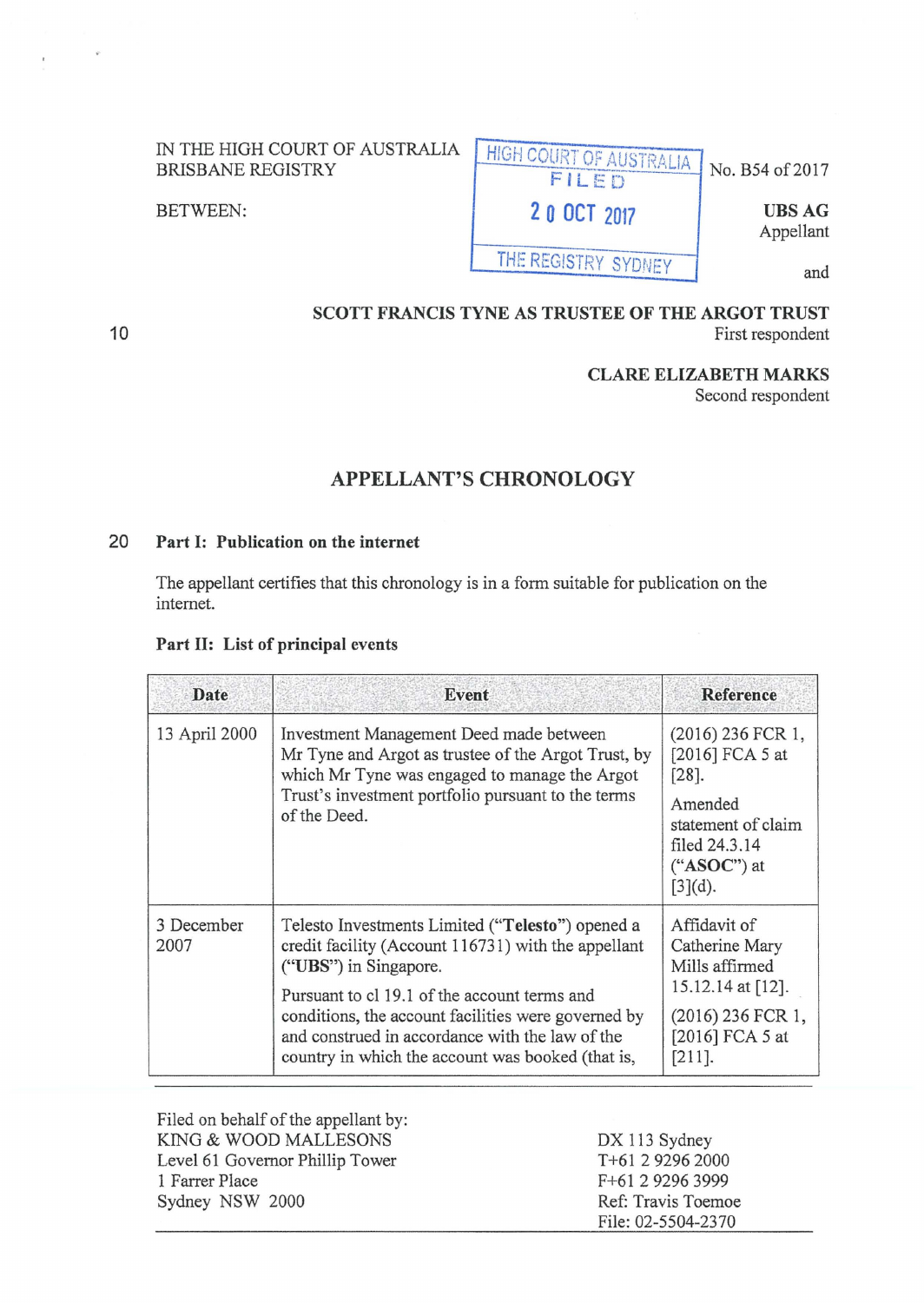| Date                 | Event                                                                                                                                                                                                                           | Reference                                                                    |
|----------------------|---------------------------------------------------------------------------------------------------------------------------------------------------------------------------------------------------------------------------------|------------------------------------------------------------------------------|
|                      | Singapore) and Telesto irrevocably and<br>unconditionally submitted to the non-exclusive<br>jurisdiction of the Courts of Singapore.                                                                                            |                                                                              |
| From 2007 to<br>2010 | UBS, through its Singapore branch, made credit<br>facilities available to Telesto.                                                                                                                                              | (2016) 236 FCR 1,<br>[2016] FCA 5 at<br>$[42]$ -[44], [158],                 |
|                      | The facilities comprised a short-term overdraft<br>facility limited to USD60 million, an exchange<br>traded derivative facility and a further derivative                                                                        | $[167]-[168].$<br>Affidavit of                                               |
|                      | trading facility.<br>Telesto used the funds available to it under the<br>facilities to purchase various investments, including                                                                                                  | Catherine Mary<br>Mills affirmed<br>15.12.14 at [12].                        |
|                      | bonds issued by financial institutions located in<br>Kazakhstan, namely Bank Turan-Alem and Astana<br>Finance.                                                                                                                  | (2016) 236 FCR 1,<br>[2016] FCA 5 at<br>$[73]$ .                             |
| September<br>2008    | The value of the collateral provided by Telesto<br>declined.                                                                                                                                                                    | $(2016)$ 236 FCR 1,<br>[2016] FCA 5 at<br>$[75]$ , $[162]$ .                 |
|                      |                                                                                                                                                                                                                                 | Affidavit of<br>Catherine Mary<br>Mills affirmed<br>15.12.14 at [20].        |
| 26 September<br>2008 | Mr Tyne gave a guarantee and indemnity in favour<br>of UBS in respect of the obligations and liabilities<br>of Telesto to UBS under the facilities<br>("Guarantee").                                                            | (2016) 236 FCR 1,<br>[2016] FCA 5 at<br>[160], [198], [211].<br>Affidavit of |
|                      | Pursuant to the terms of the guarantee given by<br>Mr Tyne (paras 27.1 and 27.2), the guarantee was<br>governed by the laws of Singapore and Mr Tyne<br>submitted to the non-exclusive jurisdiction of the<br>Singapore Courts. | Catherine Mary<br>Mills affirmed<br>15.12.14 at [20].                        |
| 28 October<br>2008   | UBS issued a margin call requiring Telesto either to<br>provide additional collateral or to reduce the<br>amount owed under the facilities.                                                                                     | $(2016)$ 236 FCR 1,<br>[2016] FCA 5 at<br>$[162]$ .                          |
|                      |                                                                                                                                                                                                                                 | Affidavit of<br>Catherine Mary<br>Mills affirmed<br>15.12.14 at [20].        |
| Late April<br>2009   | The Kazakh banks (Bank Turan-Alem and<br>Astana Finance) defaulted on their obligations<br>to make payments in respect of the Kazakh<br>bonds.                                                                                  | $(2016)$ 236 FCR 1,<br>[2016] FCA 5 at<br>$[132]$ .                          |
|                      |                                                                                                                                                                                                                                 | Affidavit of                                                                 |

 $\ddot{\phantom{0}}$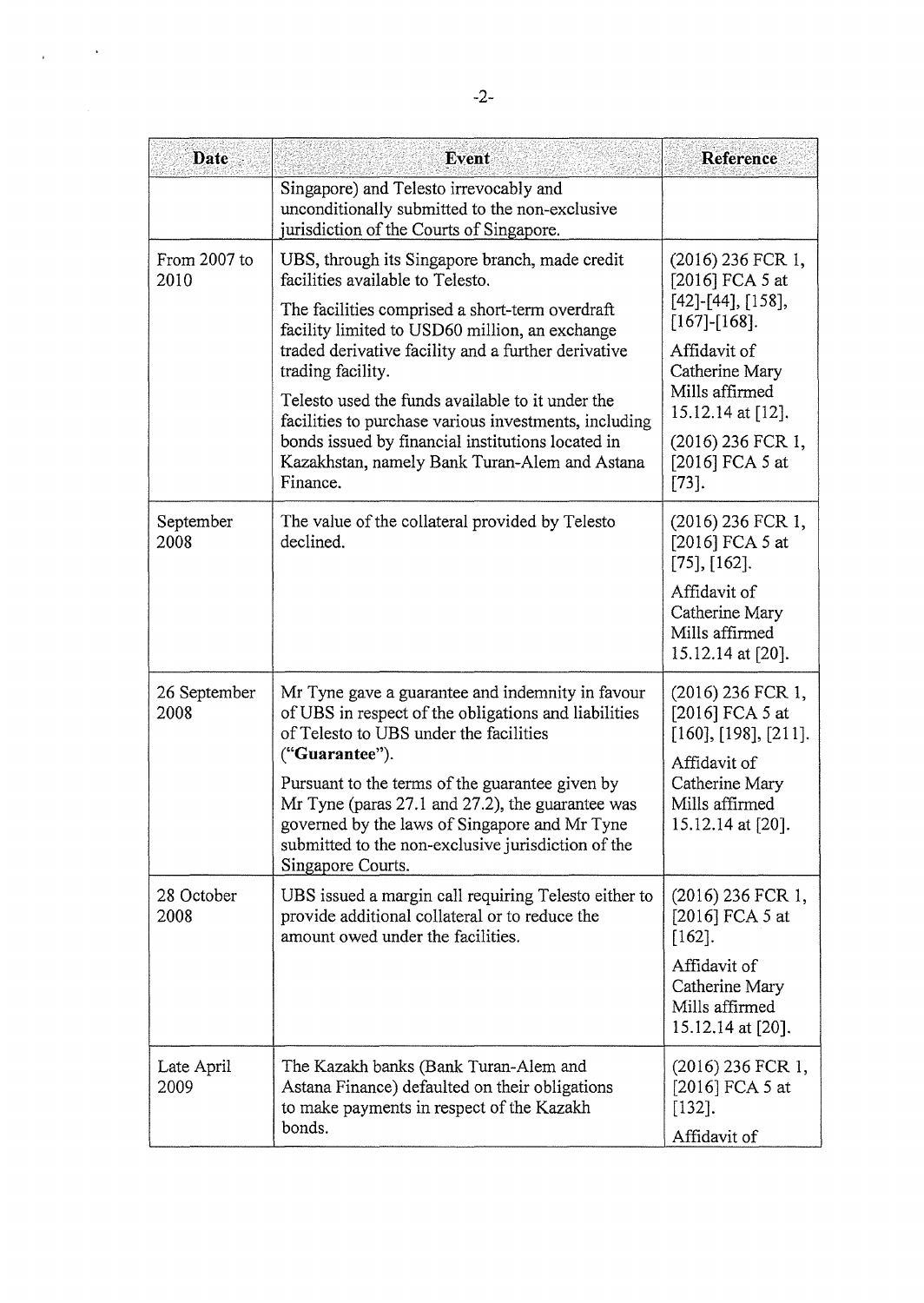| Date                | Event                                                                                                                                                                                                                                                                                                   | Reference                                                             |
|---------------------|---------------------------------------------------------------------------------------------------------------------------------------------------------------------------------------------------------------------------------------------------------------------------------------------------------|-----------------------------------------------------------------------|
|                     |                                                                                                                                                                                                                                                                                                         | Catherine Mary<br>Mills affirmed<br>15.12.14 at [21].                 |
| December<br>2009    | Telesto and Mr Tyne requested that UBS not sell<br>the collateral provided by Telesto or make further<br>margin calls in relation to amounts owing under the<br>facilities.                                                                                                                             | (2016) 236 FCR 1,<br>[2016] FCA 5 at<br>$[163]$ - $[164]$ .           |
|                     | UBS agreed not to do so on certain conditions that<br>were contained in a letter dated 14 December 2009<br>countersigned by Telesto on 31 December 2009<br>("Standstill Agreement").                                                                                                                    | Tender Bundle,<br>Part F, Tab 29,<br>pp 982-983.                      |
|                     | UBS agreed not to liquidate the collateral, or make<br>further margin calls, until the earlier of 31 March<br>2011 or the occurrence of an Event of Default,<br>subject to the terms and conditions set out in the<br>Standstill Agreement.                                                             |                                                                       |
|                     | In the Standstill Agreement, Telesto undertook to<br>procure that ACN 074 971 109 Pty Limited ("ACN<br>074"), as the then trustee of the Argot Trust, enter<br>into a letter of undertaking in favour of UBS<br>("Letter of Undertaking").                                                              |                                                                       |
| 31 December<br>2009 | By a "Deed of Assignment by Way of<br>Mortgage" executed by Telesto, ACN 074 (in its<br>own right and as trustee of the Argot Trust) and<br>UBS, ACN 074 assigned to UBS the proceeds of<br>certain Victorian litigation brought against<br>National Mutual Life Association of Australasia<br>Limited. | $(2016)$ 236 FCR 1,<br>[2016] FCA 5 at<br>[180], [198].               |
|                     |                                                                                                                                                                                                                                                                                                         | Affidavit of<br>Catherine Mary<br>Mills affirmed<br>15.12.14 at [21]. |
|                     |                                                                                                                                                                                                                                                                                                         | Exhibit CMM-1,<br>Tab 8.                                              |
| 28 January<br>2010  | ACN 074, as trustee of the Argot Trust, executed<br>the Letter of Undertaking.                                                                                                                                                                                                                          | $(2016)$ 236 FCR 1,<br>[2016] FCA 5 at<br>[164], [198], [220].        |
|                     |                                                                                                                                                                                                                                                                                                         | Tender Bundle,<br>Part F, Tab 30,<br>pp 984-985.                      |
| By October<br>2010  | The High Court of Singapore found that between<br>31 December 2009 and October 2010, three events                                                                                                                                                                                                       | [2011] SGHC 170<br>at [32]-[33].                                      |
|                     | of default occurred under the Standstill Agreement.<br>As a consequence, by notice dated 15 October<br>2010, UBS terminated the Standstill Agreement.                                                                                                                                                   | $(2016)$ 236 FCR 1,<br>[2016] FCA 5 at<br>$[167]$ - $[168]$ .         |

 $\frac{1}{2}$  ,  $\frac{1}{2}$  ,  $\frac{1}{2}$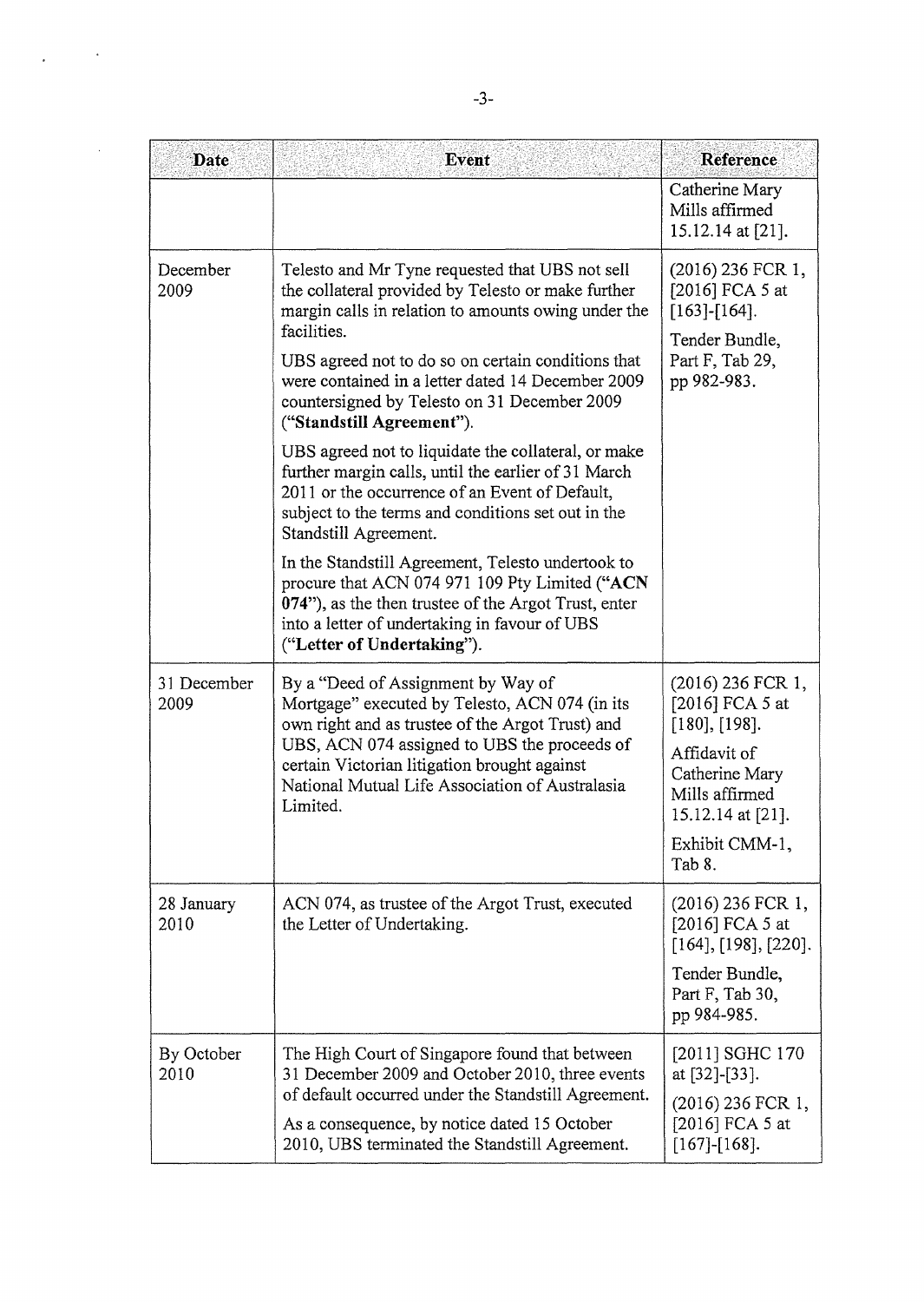| Date                | Event                                                                                                                                                                                                         | Reference                                                                          |
|---------------------|---------------------------------------------------------------------------------------------------------------------------------------------------------------------------------------------------------------|------------------------------------------------------------------------------------|
|                     | The total liabilities became immediately due and<br>payable. UBS served a demand on Mr Tyne under<br>the Guarantee.                                                                                           | Affidavit of<br>Catherine Mary<br>Mills affirmed<br>15.12.14 at [26].              |
| 15 October<br>2010  | UBS commenced proceedings 801 of 2010 in the<br>High Court of Singapore ("Singapore 801<br>proceedings") against Telesto, as principal debtor,                                                                | (2016) 236 FCR 1,<br>[2016] FCA 5 at<br>[157], [158].                              |
|                     | and Mr Tyne, as guarantor, alleging that Telesto's<br>account with UBS was in default.                                                                                                                        | Tender Bundle,<br>Part D, Tab 11,<br>pp 594-616.                                   |
| 2 November<br>2010  | Mr Tyne (in his personal capacity), ACN 074 as<br>trustee of the Argot Trust and Telesto commenced<br>proceedings no 2010/363808 in the Supreme Court                                                         | (2016) 236 FCR 1,<br>[2016] FCA 5 at<br>$[170]$ .                                  |
|                     | of New South Wales ("SCNSW proceedings")<br>against UBS.                                                                                                                                                      | Affidavit of<br>Catherine Mary<br>Mills affirmed<br>15.12.14 at [20].              |
|                     |                                                                                                                                                                                                               | Exhibit CMM-2,<br>Tab 11.                                                          |
| 24 November<br>2010 | A Singapore law firm, Tan Kok Quan<br>Partnership ("TKQP"), filed a memorandum of<br>appearance on behalf of Telesto in the<br>Singapore 801 proceedings.                                                     | (2016) 236 FCR 1,<br>[2016] FCA.5 at<br>$[192]$ .                                  |
| 21 February<br>2011 | In proceedings 1160 of 2010 ("Singapore anti-suit<br>proceedings"), the High Court of Singapore<br>granted an anti-suit injunction preventing Telesto,<br>Mr Tyne in his personal capacity and the trustee of | (2016) 236 FCR 1,<br>[2016] FCA 5 at<br>$[196]$ - $[201]$ , $[401]$ -<br>$[402]$ . |
|                     | the Argot Trust from prosecuting the SCNSW<br>proceedings or other proceedings in Australia in<br>relation to the subject matter of the Singapore 801<br>proceedings.                                         | Tender Bundle,<br>Part D, Tab 12,<br>pp 617-625.                                   |
|                     | The High Court of Singapore also dismissed<br>applications by Telesto and Mr Tyne for a stay of<br>the Singapore 801 proceedings on the ground of<br>forum non conveniens.                                    | UBS v Telesto<br>[2011] SGHC 170.                                                  |
| 8 March 2011        | UBS informed Telesto that, if UBS did not<br>receive payment of the liabilities on Telesto's<br>account, UBS would take steps to realise the                                                                  | (2016) 236 FCR 1,<br>[2016] FCA 5 at<br>$[203]$ .                                  |
|                     | collateral in the account and apply the proceeds<br>towards repayment of those liabilities.                                                                                                                   | Affidavit of<br>Catherine Mary<br>Mills affirmed                                   |

 $\mathcal{L}_{\text{max}}$  and  $\mathcal{L}_{\text{max}}$ 

l.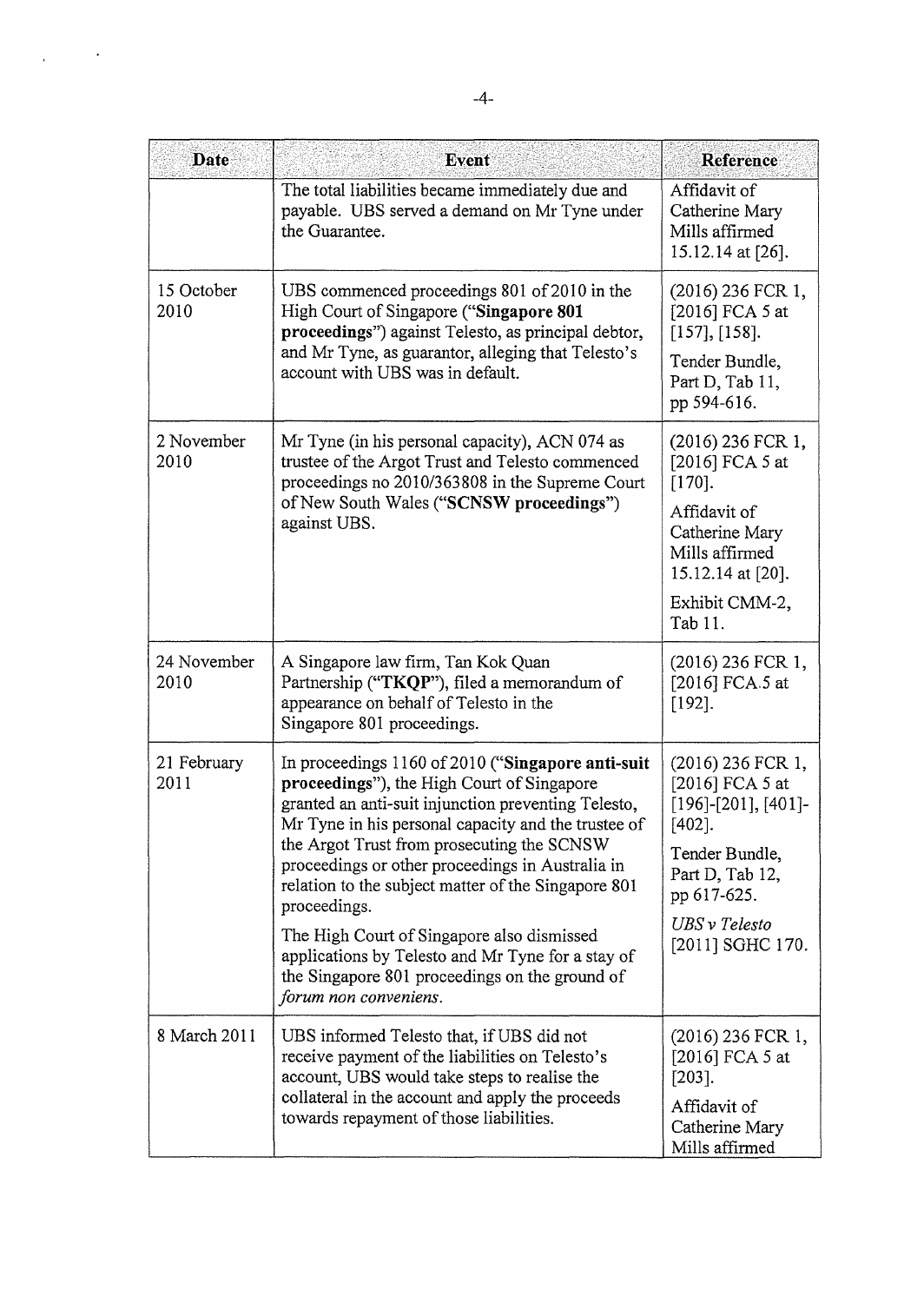| Date                 | Event                                                                                                                                                                                                                                                                                                                                                                                                               | Reference                                                                                                                                                             |
|----------------------|---------------------------------------------------------------------------------------------------------------------------------------------------------------------------------------------------------------------------------------------------------------------------------------------------------------------------------------------------------------------------------------------------------------------|-----------------------------------------------------------------------------------------------------------------------------------------------------------------------|
|                      |                                                                                                                                                                                                                                                                                                                                                                                                                     | 15.12.14 at [34].                                                                                                                                                     |
| 16 May 2011          | Justice Chong in the High Court of Singapore<br>heard an appeal brought by Telesto, Mr Tyne<br>and ACN 074 as trustee of the Argot Trust from<br>the grant of the anti-suit injunction.<br>At this time, the total liabilities owed by<br>Telesto to UBS were in excess of US\$5 million.                                                                                                                           | (2016) 236 FCR 1,<br>[2016] FCA 5 at<br>$[204]$ - $[219]$ .<br>Affidavit of<br>Catherine Mary<br>Mills affirmed<br>15.12.14 at [35].                                  |
| 14 July 2011         | Justice Chong dismissed the appeal by Telesto,<br>Mr Tyne and ACN 074 as trustee of the Argot<br>Trust from the grant of the anti-suit injunction.<br>By this time, UBS had realised the collateral<br>securing Telesto's account and applied the<br>proceeds to extinguish Telesto's liabilities to<br>UBS.<br>That left extant UBS's claims in the Singapore<br>801 proceedings for declaratory relief and costs. | (2016) 236 FCR 1,<br>[2016] FCA 5 at<br>$[204]-[205]$ .<br>Affidavit of<br>Catherine Mary<br>Mills affirmed<br>15.12.14 at [35].<br>UBS v Telesto<br>[2011] SGHC 170. |
| 5 August 2011        | TKQP discharged themselves as solicitors for<br>Telesto, Mr Tyne and ACN 074 in Singapore.                                                                                                                                                                                                                                                                                                                          | (2016) 236 FCR 1,<br>[2016] FCA 5 at<br>$[222]$ .<br>Affidavit of<br>Catherine Mary<br>Mills affirmed<br>15.12.14 at [37].                                            |
| 16 September<br>2011 | Justice Chong heard an application for leave to<br>appeal from his Honour's decision of 14 July<br>2011. No appearance was made by, or on<br>behalf of, Telesto, Mr Tyne or ACN 074. The<br>application for leave to appeal was dismissed.                                                                                                                                                                          | $(2016)$ 236 FCR 1,<br>[2016] FCA 5 at<br>$[223]$ .<br>Affidavit of<br>Catherine Mary<br>Mills affirmed<br>15.12.14 at [39].                                          |
| 7 February<br>2012   | In the SCNSW proceedings, Ward J delivered<br>reasons for judgment in support of a temporary<br>stay of the SCNSW proceedings pending the<br>final determination of the Singapore 801<br>proceedings.                                                                                                                                                                                                               | (2016) 236 FCR 1,<br>[2016] FCA 5 at<br>$[225]$ - $[232]$ .<br>Telesto v UBS<br>(2012) 262 FLR<br>119, [2012]<br>NSWSC 44.<br>Exhibit CMM-1,<br>Tab 2.                |

 $\chi_{\rm{eff}}=0.1$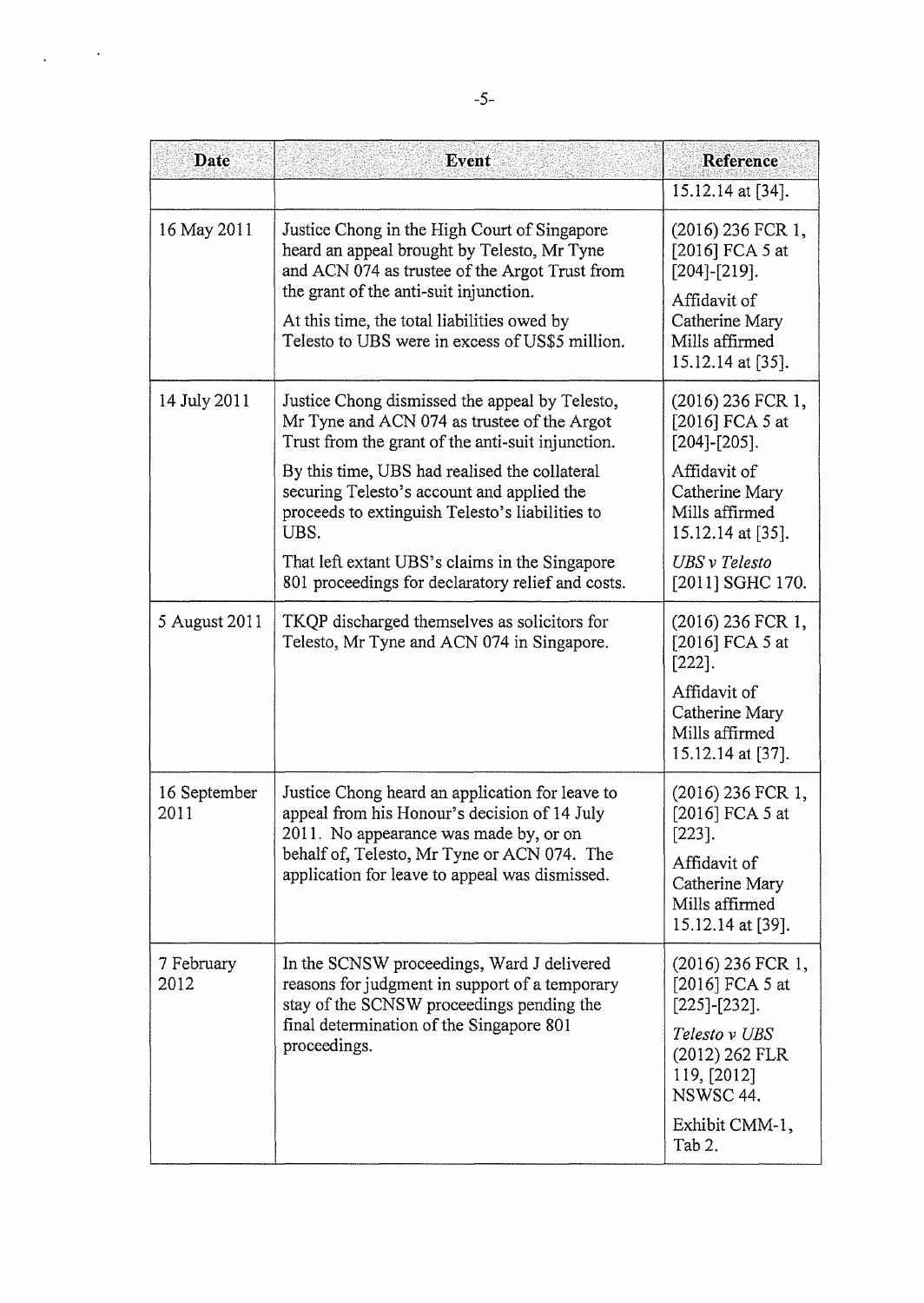| Date                | Event                                                                                                                                                                                                                                                                                                                                   | Reference                                                                               |
|---------------------|-----------------------------------------------------------------------------------------------------------------------------------------------------------------------------------------------------------------------------------------------------------------------------------------------------------------------------------------|-----------------------------------------------------------------------------------------|
| 21 February<br>2012 | In the SCNSW proceedings, Ward J granted leave<br>to the plaintiffs to amend their pleading.                                                                                                                                                                                                                                            | (2016) 236 FCR 1,<br>[2016] FCA 5 at<br>$[233]$ - $[238]$ .                             |
|                     |                                                                                                                                                                                                                                                                                                                                         | (2012) 262 FLR<br>119, [2012]<br>NSWSC 44 at [4]-<br>$[5]$ , $[224]$ .                  |
|                     |                                                                                                                                                                                                                                                                                                                                         | Tender Bundle,<br>Part E, Tab 23,<br>pp 875-876 at [6];<br>Exhibit CMM-2,<br>Tab 14.    |
| 1 March 2012        | Telesto and Mr Tyne's Australian solicitors<br>wrote to UBS's solicitors indicating that they<br>did not intend to file an appearance in the                                                                                                                                                                                            | $(2016)$ 236 FCR 1,<br>[2016] FCA 5 at<br>$[244]$ .                                     |
|                     | Singapore 801 proceedings and that they were<br>not instructed to accept service on behalf of any<br>party in respect of those proceedings.                                                                                                                                                                                             | Affidavit of<br>Catherine Mary<br>Mills affirmed<br>15.12.14 at [49].                   |
| 6 March 2012        | Telesto filed an amended summons and further<br>amended commercial list statement in the<br>SCNSW proceedings pursuant to the leave<br>granted by Ward J (by order 2 made on                                                                                                                                                            | $(2016)$ 236 FCR 1,<br>[2016] FCA 5 at<br>$[181]$ -[182], [225]-<br>$[238]$ , $[378]$ . |
|                     | 21 February 2012).<br>The effect of the amendments was that, without<br>objection from UBS and with the leave of the<br>Court, Mr Tyne and ACN 074 as trustee of the<br>Argot Trust withdrew as plaintiffs and<br>discontinued their claims in the SCNSW<br>proceedings, leaving Telesto as the sole<br>plaintiff in those proceedings. | Tender Bundle,<br>Part E, Tab 22,<br>pp 840-873.                                        |
| 8 March 2012        | UBS filed an application to amend its pleadings<br>in the Singapore 801 proceedings.                                                                                                                                                                                                                                                    | $(2016)$ 236 FCR 1,<br>[2016] FCA 5 at<br>$[246]$ .                                     |
|                     |                                                                                                                                                                                                                                                                                                                                         | Affidavit of<br>Catherine Mary<br>Mills affirmed<br>15.12.14 at [50].                   |
| 12 April 2012       | Telesto's Australian solicitors and Mr Tyne<br>sent correspondence to UBS stating that neither<br>party would contest the Singapore 801                                                                                                                                                                                                 | (2016) 236 FCR 1,<br>[2016] FCA 5 at<br>$[246]$ .                                       |

 $\frac{1}{2} \left( \frac{1}{2} \right)$  ,  $\frac{1}{2}$ 

 $\label{eq:2} \frac{1}{2} \sum_{i=1}^n \frac{1}{2} \sum_{j=1}^n \frac{1}{2} \sum_{j=1}^n \frac{1}{2} \sum_{j=1}^n \frac{1}{2} \sum_{j=1}^n \frac{1}{2} \sum_{j=1}^n \frac{1}{2} \sum_{j=1}^n \frac{1}{2} \sum_{j=1}^n \frac{1}{2} \sum_{j=1}^n \frac{1}{2} \sum_{j=1}^n \frac{1}{2} \sum_{j=1}^n \frac{1}{2} \sum_{j=1}^n \frac{1}{2} \sum_{j=1}^n \frac{1}{$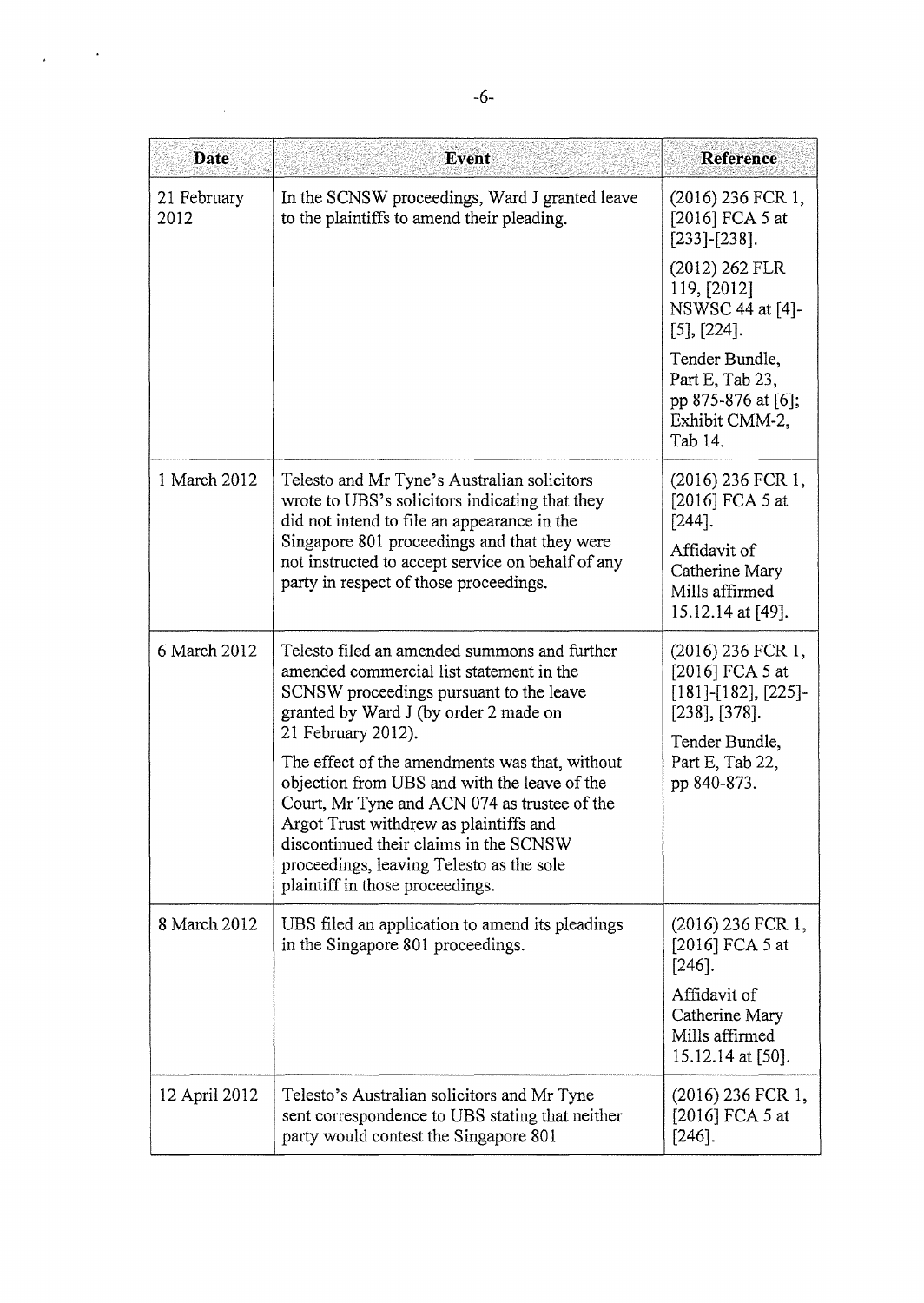| <b>Date</b>           | <b>Event</b>                                                                                                                                                                                                                                                                                                       | <b>Reference</b>                                                        |
|-----------------------|--------------------------------------------------------------------------------------------------------------------------------------------------------------------------------------------------------------------------------------------------------------------------------------------------------------------|-------------------------------------------------------------------------|
|                       | proceedings on the merits.                                                                                                                                                                                                                                                                                         | Tender Bundle,<br>Part F, Tab 34,<br>pp 990; Tab 35<br>pp 991           |
| 13 April 2012         | The High Court of Singapore heard UBS's<br>application to amend its pleadings in the<br>Singapore 801 proceedings. No appearance                                                                                                                                                                                   | $(2016)$ 236 FCR 1,<br>[2016] FCA 5 at<br>$[247]$ .                     |
|                       | was made by, or on behalf of, Mr Tyne or<br>Telesto. Leave to amend was granted.                                                                                                                                                                                                                                   | Affidavit of<br>Catherine Mary<br>Mills affirmed<br>15.12.14 at [50].   |
| 16 & 18 April<br>2012 | UBS served its further amended statement of<br>claim in the Singapore 801 proceedings on<br>Telesto and Mr Tyne.                                                                                                                                                                                                   | $(2016)$ 236 FCR 1,<br>[2016] FCA 5 at<br>$[247]$ .                     |
|                       |                                                                                                                                                                                                                                                                                                                    | Affidavit of<br>Catherine Mary<br>Mills affirmed<br>15.12.14 at [50].   |
| 19 April 2012         | Directions were made in the Singapore 801<br>proceedings for the filing of Telesto's defence<br>and for the filing of UBS's list of documents.                                                                                                                                                                     | $(2016)$ 236 FCR 1,<br>[2016] FCA 5 at<br>$[247]$ .                     |
| 17 May 2012           | UBS filed its list of documents and verifying<br>affidavit in the Singapore 801 proceedings.                                                                                                                                                                                                                       | $(2016)$ 236 FCR 1,<br>[2016] FCA 5 at<br>$[248]$ .                     |
|                       |                                                                                                                                                                                                                                                                                                                    | Affidavit of<br>Catherine Mary<br>Mills affirmed<br>15.12.14 at [51].   |
| 27 July 2012          | Justice Lai presided over the final hearing in the<br>Singapore 801 proceedings.                                                                                                                                                                                                                                   | $(2016)$ 236 FCR 1,<br>[2016] FCA 5 at                                  |
|                       | Telesto and Mr Tyne did not appear. The hearing<br>proceeded in their absence.                                                                                                                                                                                                                                     | $[250]$ - $[253]$ , $[276]$ -<br>$[281]$ .                              |
|                       | At the conclusion of the hearing, Lai J delivered ex<br><i>tempore</i> reasons and granted final declaratory relief,<br>including the following declaration:                                                                                                                                                       | Tender Bundle,<br>Part D, Tab 16,<br>pp 676-785, and<br>Tab 17, pp 786- |
|                       | [Telesto and Mr Tyne] are estopped from asserting,<br>and/or have compromised, any claims or defences<br>they may have arising out of, or in relation to, the<br>Investments and/or Total Liabilities due and owing<br>to [UBS], including but not limited to, the<br>acquisition or management of the Investments | 789.                                                                    |

 $\label{eq:2.1} \frac{1}{\sqrt{2\pi}}\left(\frac{1}{\sqrt{2\pi}}\right)^{1/2}\frac{1}{\sqrt{2\pi}}\left(\frac{1}{\sqrt{2\pi}}\right)^{1/2}$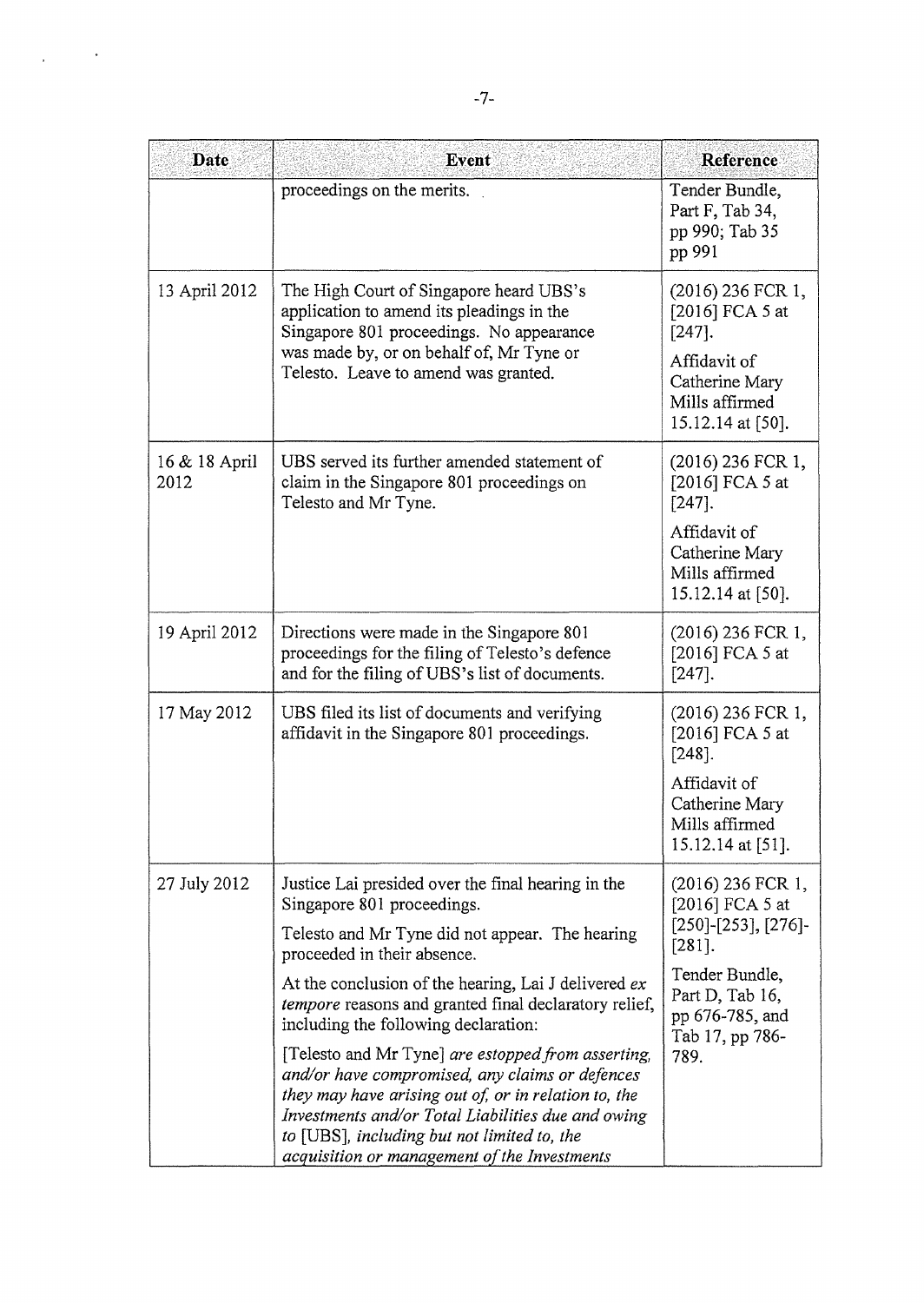| Date                | Event                                                                                                                                                                                                                                                                                       | Reference                                                                                      |
|---------------------|---------------------------------------------------------------------------------------------------------------------------------------------------------------------------------------------------------------------------------------------------------------------------------------------|------------------------------------------------------------------------------------------------|
|                     | and/or the Total Liabilities.                                                                                                                                                                                                                                                               |                                                                                                |
|                     | No appeal was brought from this decision.                                                                                                                                                                                                                                                   |                                                                                                |
| 23 November<br>2012 | Justice Sackar heard UBS's application for a<br>permanent stay of the SCNSW proceedings.<br>Telesto was represented by Senior Counsel at<br>the hearing before Sackar J. During the<br>hearing, an expert witness on Singapore law<br>called by UBS (Professor Tan) was cross-<br>examined. | (2016) 236 FCR 1,<br>[2016] FCA 5 at<br>$[259]$ , $[289]$ - $[290]$ .                          |
|                     |                                                                                                                                                                                                                                                                                             | (2013) 94 ACSR<br>29, [2013]<br>NSWSC 503 at at<br>$[149]$ .                                   |
|                     | At this time, Telesto was the sole remaining<br>plaintiff in the SCNSW proceedings                                                                                                                                                                                                          | Affidavit of<br>Catherine Mary<br>Mills affirmed<br>15.12.14 at [57];                          |
|                     |                                                                                                                                                                                                                                                                                             | Exhibit CMM-1,<br>Tab 3.                                                                       |
| 9 May 2013          | Justice Sackar permanently stayed the SCNSW<br>proceedings on the ground of res judicata and issue<br>estoppel arising from the judgment of Lai J in the<br>Singapore 801 proceedings.                                                                                                      | $(2016)$ 236 FCR 1,<br>[2016] FCA 5 at<br>$[260]$ , $[285]$ - $[304]$ ,<br>$[410]$ .           |
|                     | At this time, Telesto remained the sole plaintiff in<br>the SCNSW proceedings.<br>No appeal was brought from this decision.                                                                                                                                                                 | (2013) 94 ACSR<br>29, [2013]<br>NSWSC 503 at<br>$[185]$ - $[201]$ , $[210]$ -<br>[223], [287]. |
|                     |                                                                                                                                                                                                                                                                                             | Affidavit of<br>Catherine Mary<br>Mills affirmed<br>15.12.14 at [57].                          |
|                     |                                                                                                                                                                                                                                                                                             | Exhibit CMM-1,<br>Tab 3.                                                                       |
| 9 January<br>2014   | Mr Tyne was appointed the trustee of the Argot<br>Trust.                                                                                                                                                                                                                                    | (2016) 236 FCR 1,<br>[2016] FCA 5 at<br>$[5]$ , $[414]$ .<br>ASOC at $[2]$ .                   |
| 13 January<br>2014  | The respondents commenced the proceedings below<br>in the Federal Court, raising in substance the same<br>factual matters as those alleged in the SCNSW<br>proceedings.                                                                                                                     | (2016) 236 FCR 1,<br>[2016] FCA 5 at<br>$[25]$ , [156], [185],<br>$[417]$ .                    |

 $\ddot{\phantom{0}}$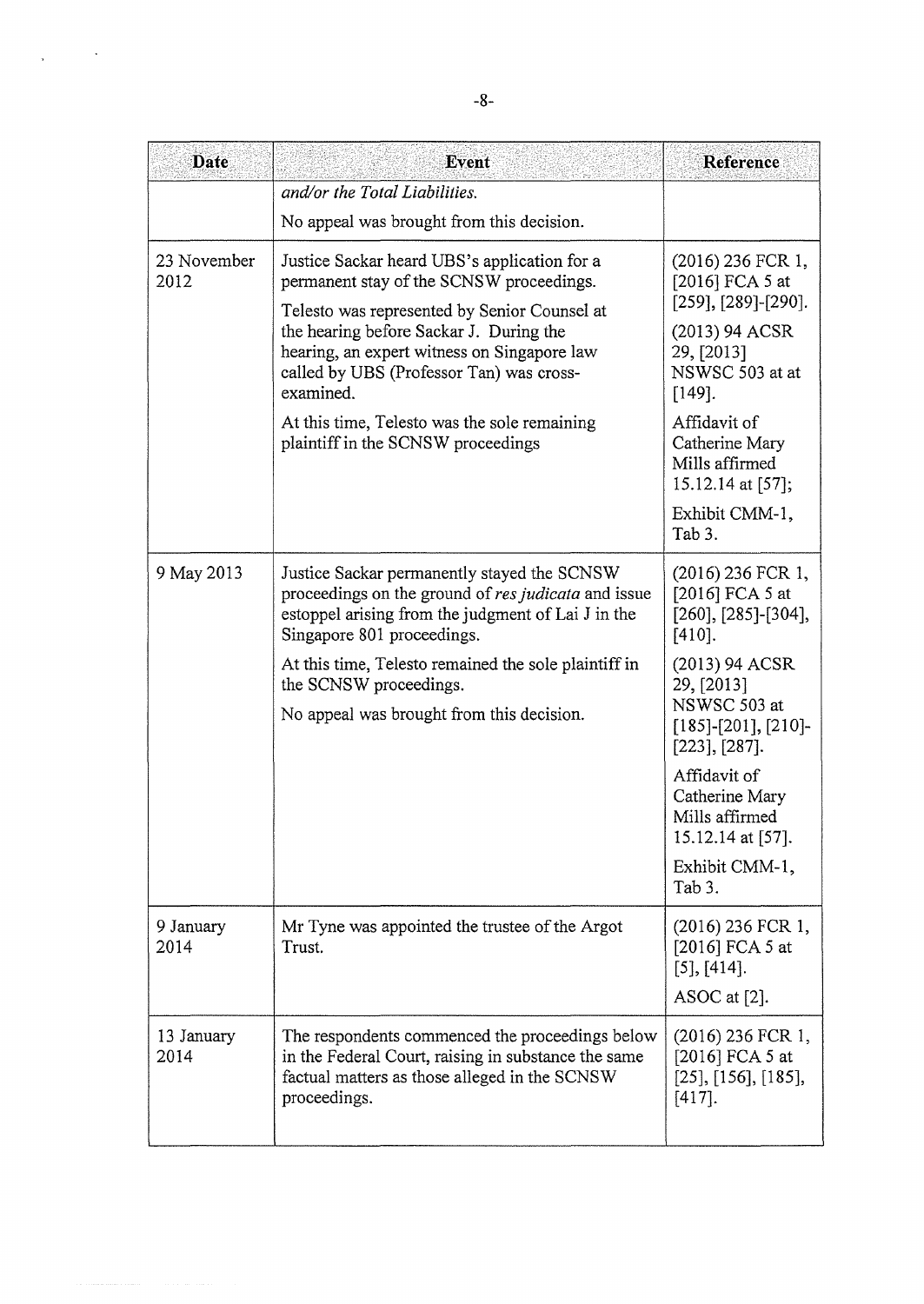| <b>Date</b>         | Event                                                                                                                                                                                                                                                                      | Reference                                                     |
|---------------------|----------------------------------------------------------------------------------------------------------------------------------------------------------------------------------------------------------------------------------------------------------------------------|---------------------------------------------------------------|
| 24 March<br>2014    | The respondents filed an amended statement of<br>claim in the Federal Court proceedings.                                                                                                                                                                                   | (2016) 236 FCR 1,<br>[2016] FCA 5 at<br>$[25]$ .              |
| 11 June 2014        | The second respondent ("Ms Marks") became a<br>bankrupt upon the making of a sequestration order.<br>This was not disclosed to either UBS or the Federal<br>Court. UBS only became aware of this in March                                                                  | [2017] FCA 374 at<br>$[1]$ , $[6]$ .                          |
|                     | $2017$ (see below).                                                                                                                                                                                                                                                        |                                                               |
| 13 November<br>2014 | For the reasons published on 3 October 2014, as<br>supplemented by further reasons published on<br>13 November 2014, Greenwood J refused UBS's                                                                                                                             | (2014) 102 ACSR<br>403, [2014] FCA<br>1073.                   |
|                     | application for security for its costs of defending the<br>Federal Court proceedings.                                                                                                                                                                                      | [2014] FCA 1228.                                              |
| 8 January<br>2016   | Justice Greenwood ordered that the Federal Court<br>proceedings be permanently stayed as an abuse of<br>process.                                                                                                                                                           | $(2016)$ 236 FCR 1,<br>[2016] FCA 5.                          |
| 1 April 2016        | Justice Edelman, then sitting in the Federal Court,<br>granted the respondents leave to appeal from the<br>decision of Greenwood J.                                                                                                                                        | $(2016)$ 338 ALR<br>624, [2016] FCA<br>241.                   |
| 20 January<br>2017  | The Full Court (Jagot and Farrell JJ; Dowsett J<br>dissenting) allowed an appeal from the decision of<br>Greenwood J.                                                                                                                                                      | (2017) 341 ALR<br>415, [2017]<br>FCAFC 5.                     |
| March 2017          | UBS became aware that Ms Marks had become a<br>bankrupt upon the making of a sequestration order<br>on 11 June 2014.                                                                                                                                                       | [2017] FCA 374 at<br>$[6]$ .                                  |
| 8 March 2017        | UBS notified the trustee of Ms Marks' bankrupt<br>estate of the Federal Court proceedings and<br>requested that the trustee make an election under<br>s 60(3) of the Bankruptcy Act 1966 (Cth) whether to<br>prosecute or discontinue the action on behalf of<br>Ms Marks. | [2017] FCA 374 at<br>$[14]$ .                                 |
| 6 April 2017        | The trustee in bankruptcy notified the Federal Court<br>that the 28-day election period under $s$ 60(3) had<br>expired, with the consequence that Ms Marks'<br>proceeding was deemed to have been abandoned.                                                               | [2017] FCA 374 at<br>$[14]$ .                                 |
| 11 April 2017       | Justice Greenwood made orders dismissing, with<br>costs, the proceeding brought by Ms Marks.                                                                                                                                                                               | [2017] FCA 374 at<br>$[15]-[18], [21]$ and<br>orders 1 and 2. |

 $\mathcal{L}^{\text{max}}_{\text{max}}$